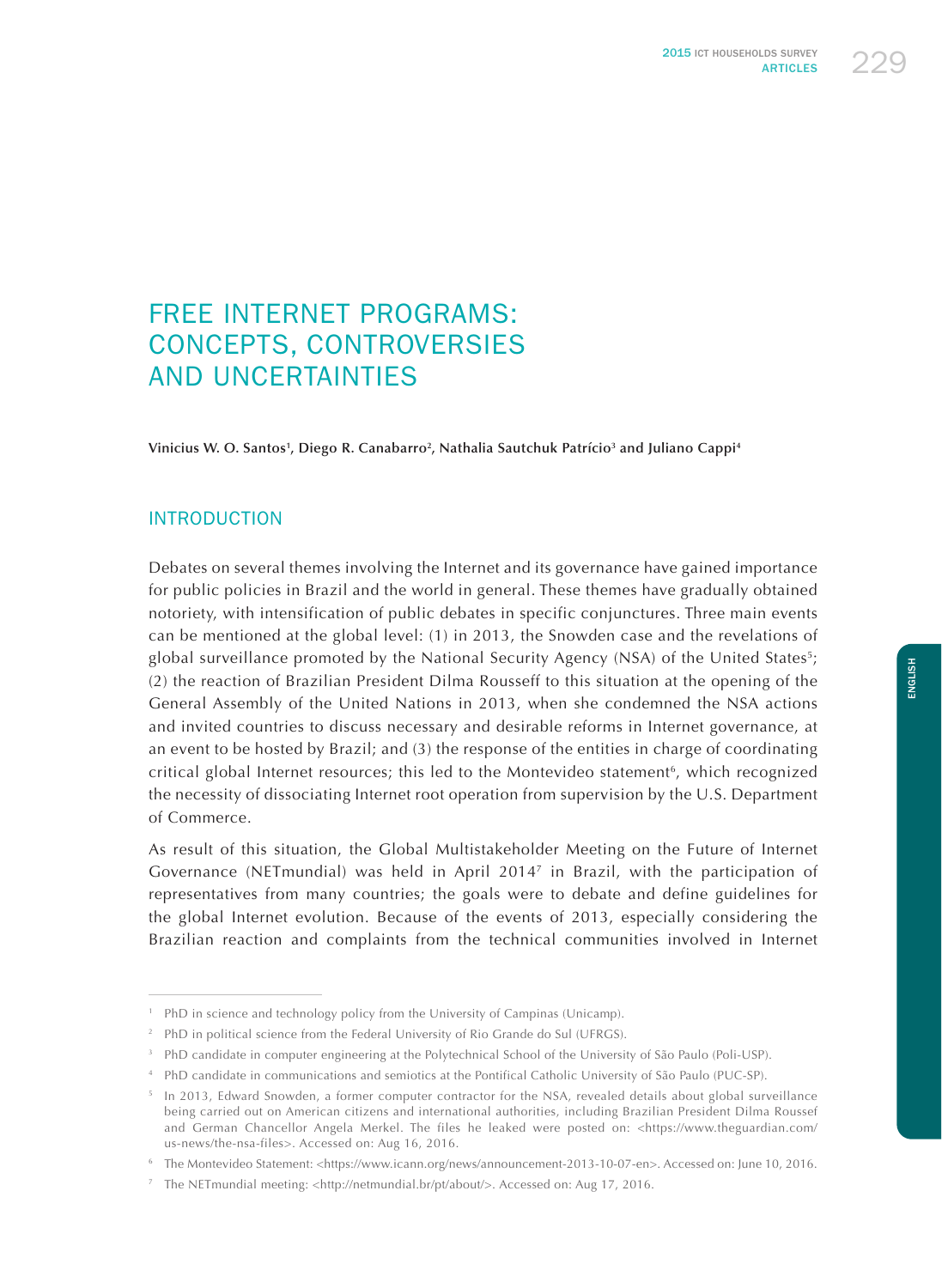operation, the US government began to transfer the control that it historically had exerted over the Internet DNS (Domain Name System) $\delta$  to the global community, a process called IANA Stewardship Transition (ICANN, 2016). At the opening of the NETmundial, President Rousseff very meaningfully approved Law 12.965 (BRAZIL, 2014), the Brazilian Civil Rights Framework for the Internet (*Marco Civil da Internet*) 9. It was an important achievement for Brazilian society and has been one of the most important results to the global Internet governance in the last several years (WAGNER; CANABARRO, 2014).

The Brazilian Civil Rights Framework for the Internet is like an "Internet Constitution" in Brazil, overseeing principles, guarantees, rights and duties for Internet use in the country. One of the controversial topics addressed by this law is the net neutrality principle, which states that all data on the Internet should receive isonomic treatment (Article 9), an issue that polarizes public debate. Besides technical issues, such as deployment parameters, cases of discrimination and traffic degradation accepted by law – one of the most underlying disputes regarding this theme – as well as measurement methods and accountability of net operators in the country, the theme involves the following broader considerations: operational boundaries of government organizations and private actors regarding Internet use by the society; the relationship of the Brazilian Civil Rights Framework for the Internet with the rest of the Brazilian laws, and the type of digital inclusion that is intended to the country.

This article presents the efforts of its authors to synthesize their individual and collective reflections – from their academic and scientific backgrounds – on the field of Internet governance. More specifically, it addresses the practice of zero rating, which is the implementation of free programs that exempt end users from charges for specific data traffic on the Internet. These programs are usually part of Internet access plans offered via mobile networks in contexts where limited data cap models prevail, in which users are charged according to the volume of data they consume. Debates on zero rating have become more frequent, regarding several issues that include net neutrality in a more restricted way, as well as broader topics like privacy and competition law. However, zero rating is frequently linked with debates on net neutrality, a relationship that is explored in this article. This research involved a literature review, document analysis, and remote and in-person participation in several events and discussion and deliberation processes about this subject in Brazil and worldwide (events of the Brazilian Internet Steering Committee [CGI.br], public hearings of the National Congress of Brazil, and regular meetings of the U.N. Internet Governance Forum, among others).

For a better understanding of this situation, "net" in this article refers to the Internet, which is considered in Brazil a "value-added service" (VAS), supported by a physical telecommunications structure (BRAZIL, 1995; BRAZIL, 1997). It is a very specific concept in the Brazilian regulation model, and it is critical for understanding the several nuances involved in the broader debate.

The section below presents a brief and non-exhaustive discussion of net neutrality concept. Then, zero rating and limited data caps are addressed. Based on this, the article provides

<sup>8</sup> An overview of the DNS monitoring power of the U.S. is presented at: <https://www.ntia.doc.gov/category/ianafunctions>. Accessed on: June 10, 2016.

<sup>9</sup> Lemos (2015) presents an account of the development process for the Brazilian Civil Rights Framework for the Internet.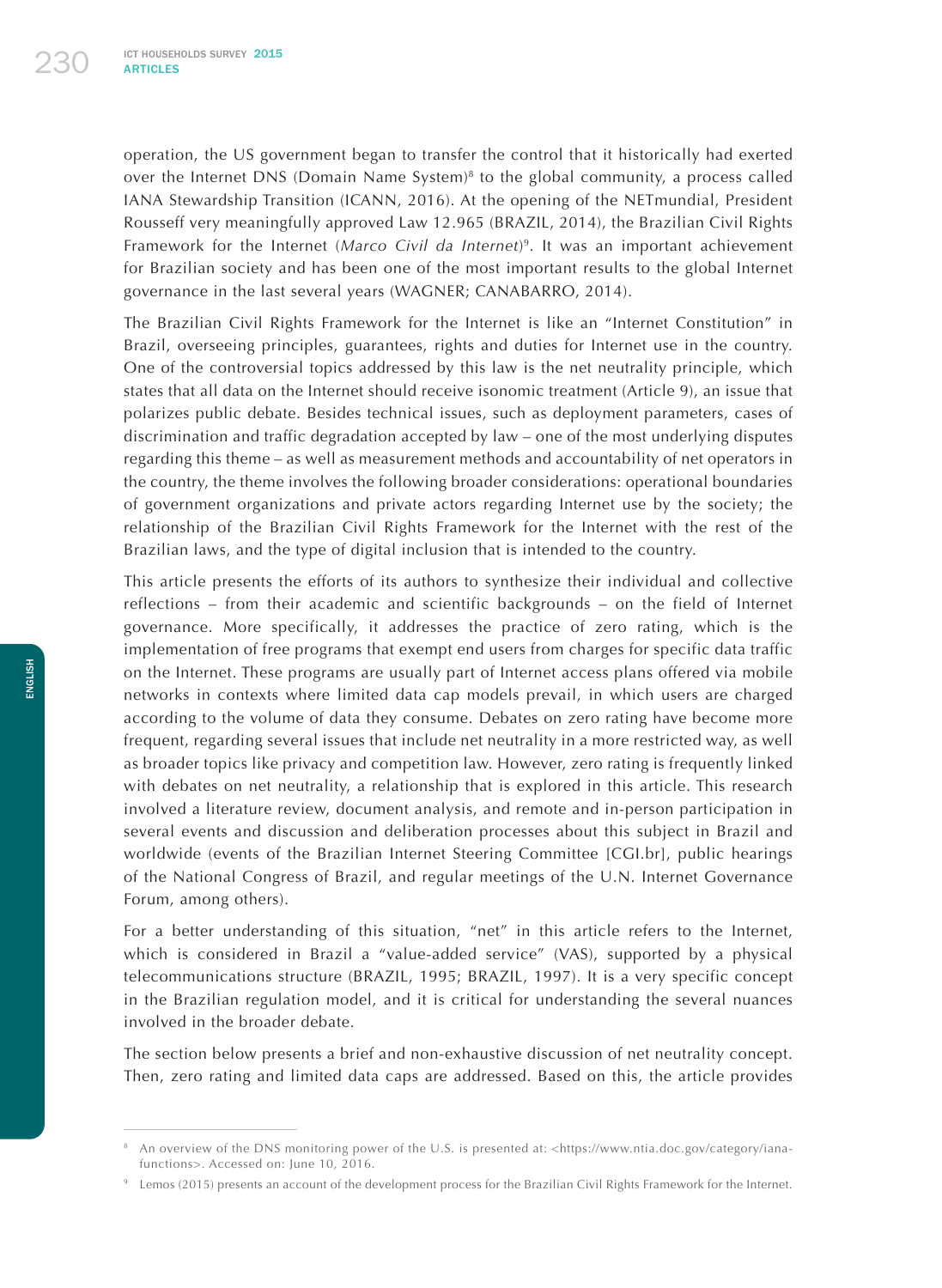a more detailed description of these practices and discusses related challenges, benefits, and damages. Finally, some critical aspects to be taken into account when considering this subject in the Brazilian context are highlighted.

## NET NEUTRALITY

Net neutrality is the principle that all Internet traffic should be treated the same way. On this topic, the Decalogue of Principles of CGI.br states: "Filtering or traffic privileges must meet ethical and technical criteria only, in which any political, commercial religious and cultural reasons or any other form of discrimination or preferential treatment is not admissable" (CGI.br, 2009). Also, Law 12.965/2014, the Brazilian Civil Rights Framework for the Internet, clearly states: "The party responsible for transmission, switching or routing has the duty to process, on an isonomic basis, any data packages, regardless of content, origin and destination, service, terminal or application."

The theme of net neutrality has been analyzed by a number of researchers worldwide (WU, 2003; SCHEWICK, 2015; MARSDEN, 2010; YOO, 2013)<sup>10</sup>. It has increasingly been the central element of policy reports from different locations (MARCUS, 2014; OFCOM, 2015) and many investigations on data traffic monitoring tools<sup>11</sup>. The controversial character of net neutrality implies a highly multifaceted debate, with intense conceptual disputes concerning the best definition of this principle. It is a debate that involves researchers, politicians, entrepreneurs, technicians, and several third-sector entities that publicly take a stance in these discussions. In this article, net neutrality is addressed as a fundamental concept that applies balanced data traffic principles to different types of Internet users (both individuals or corporate), based on the parameters set out in the Brazilian Civil Rights Framework for the Internet and the Decalogue of CGI.br.

Net neutrality is a principle that guides computer network designs. A neutral network does not favor one application over others (WU, 2003). The idea is that a useful public information network should treat all content, websites and platforms equally (WU, n.d.). This means, for example, that a data pack with video content should not be sent at a slower speed than an email data pack, and content from one social network (such as Facebook) should not have any privilege related to data traffic over content from another social network (such as Twitter).

Researches on computer network architecture and functionality posit that neutrality derives from (and incorporates) the end-to-end principle. The end-to-end notion states that specific

<sup>&</sup>lt;sup>10</sup> Important names currently related to this debate are: American researcher Tim Wu, who created the expression "network neutrality" in 2003; professor of law and computer scientist; Barbara van Schewick of Stanford University, one of the most important academicians involved in defining the ideal setting for regulations related to net neutrality that will ensure the potential for innovation on the Internet; Christopher Marsden, professor at the University of Sussex in the U.K., who has been the main European expert in this debate, emphasizing the coordination of actions by public and private bodies for practical implementation of net neutrality; and Christopher S. Yoo of the Law School of the University of Pennsylvania, who takes a more liberal and economic approach and has more critical opinions regarding the desirability of regulatory actions for net neutrality.

<sup>11</sup> Neutrality has also been the theme of studies on network measurement systems that can be used as indicators of a neutral Internet, such as Glasnost, a tool that compares the performance of different flows across the network coming from different applications: <http://www.measurementlab.net/tools/glasnost>.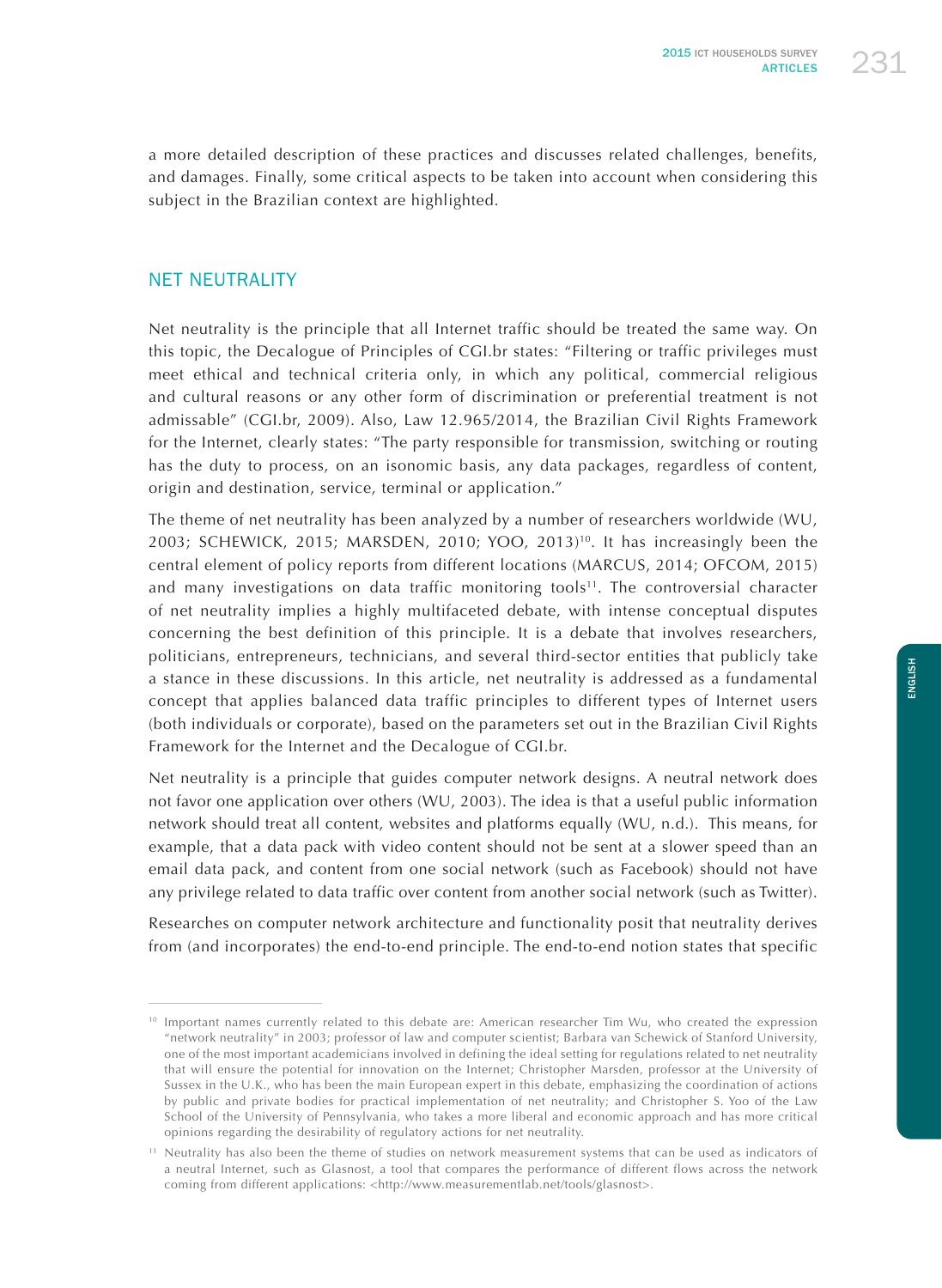functions of applications should lie in net terminal nodes, not intermediate nodes (WU, n.d.). This relationship was detailed by Lemley and Lessig (2000), who proposed that the net should be "as simple and general as possible." With single-core and limited functionality, and intelligence placed at the ends connected through this core, innovation occurs freely and more dynamically.

Lemley and Lessig (2000) stated that although at first, end-to-end implementation was adopted because of technical demands of network operation, social and economic competitiveness features have become inherent to increasing use of the Internet, and are seen differently by the various actors that make up the Internet ecosystem. A neutral Internet has benefits such as: greater incentives for innovation through the creation of disruptive applications and new network technologies, compared to a closed architecture; the possibility of competition among new entrants and consolidated companies, in the area of applications or provision of Internet access; and access to any service that users want without extra payment to connection providers. In addition, as stated by Schewick (2015), "Net neutrality rules aim to (…) preserve the Internet's ability to improve democratic discourse, facilitate political action and organization and to provide a decentralized environment for social, cultural and political interaction in which anyone can participate."

## ZERO RATING, LIMITED DATA CAPS AND INTERNET ACCESS

Zero rating occurs when Internet service providers exempt some services, applications or specific websites from limited data caps. Another practice, known as "sponsored data," is when the application owner pays the connection provider directly for data use by users, so that they are not charged for the traffic in question. These practices are common, because of liberality of operators in their business strategies or specific agreements between Internet service providers and application, content and service providers.

Today, the most famous examples of these practices are those of free Internet access to social networks, like Facebook and Twitter, and messaging applications like WhatsApp, when on mobile networks, in the category of sponsored access, with limited data traffic. Other examples are access to public services (e-government applications and services, for example) and applications from connection providers themselves, in cases of commercial activity verticalization in the same actor or economic group (an Internet service provider is also a provider of content and applications). In the latter case, zero rating is applied to its own services, on its own network.<sup>12</sup>.

Among other reasons, zero rating emerges as a market strategy for Internet service providers to attract and retain consumers who purchase limited Internet access mobile plans. This strategy is attractive because of its limited data caps<sup>13</sup> on mobile Internet plans, and it is created based on the alleged insufficiency of existing physical infrastructure to meet the

<sup>&</sup>lt;sup>12</sup> Like Binge On, offered the American operator T-Mobile: <http://www.t-mobile.com/offer/binge-on-streamingvideo.html>. Accessed on June 10, 2016.

<sup>&</sup>lt;sup>13</sup> More information at: <https://www.publicknowledge.org/issues/data-caps>.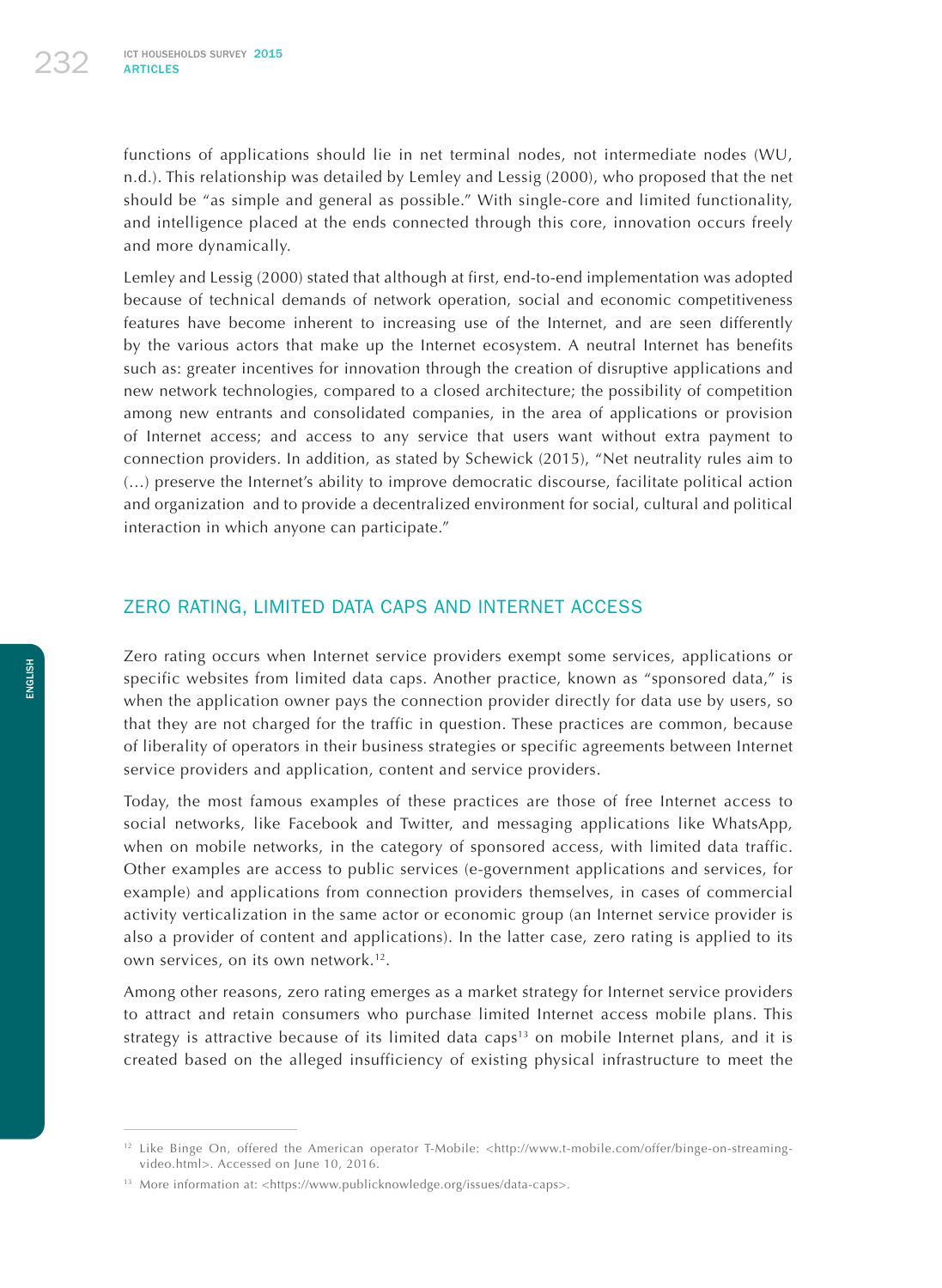needs of Internet evolution and those of increasing number of users and data traffic<sup>14</sup>. This limitation is justified by providers as a mechanism to rationalize infrastructure use and, consequently, reduce Internet access costs to end users.

The data cap model is older than zero rating practice, but both these practices exist in free Internet programs. In this context, there are many questions related to Internet organization, conditions of service provision, and regulatory solutions to be adopted (which interfaces with the theme of net neutrality). There is no consensus that zero rating and data caps are topics to be addressed within the scope of net neutrality regulations, since in a strictly technical sense, discrimination of data packs and traffic degradation are not always considered necessary in the implementation of free access models. However, since such elements are likely to be present, the subject can be addressed from the perspective of neutrality. In addition, from a broader socioeconomic and legal perspective, the purpose of a regime of neutrality protection is not limited to the integrity of network technical operation, but is also – and mainly – related to non-creation of unequal conditions for Internet use by different users. Many countries apply their neutrality rules to zero rating cases. In Brazil, there is no clear definition of this subject<sup>15</sup>.

To understand zero rating, one should first understand how the limited data cap model works. Despite some controversy, it has been implemented in several countries, in Internet access via mobile technologies or fixed connection. In general, Kehl and Lucey (2015) define data caps as limits on how much data an individual customer – or a group of customers on a shared data plan – can receive or send in a given billing period. For Public Knowledge16, data caps are limits applied to monthly data that can be used in Internet connections; when users reach these limits, they are subject to different actions, such as reduced traffic speed, extra charges or suspended connections.

Zero rating and limited data caps reinforce each other. When selling low data caps in a context of increasing demand for data, Internet service providers encourage users to favor free apps and purchase plans with higher data caps. This ends up encouraging app providers to start purchasing zero rating services to offer free services to users.

Data caps represent limits imposed on users that make it difficult or impossible to use certain applications (or groups of applications). This type of obstacle involving data caps generates a direct effect on Internet use profiles. As users become interested in disseminating information through social media and various apps, they gladly accept zero rating offerings, hoping to find a solution that allows free use of services and apps available on the Internet. According to Rossini and Moore (2015), this practice is "harmful," because of its "effect on user's behavior."

<sup>&</sup>lt;sup>14</sup> An overview of data consumption evolution by individual and corporate users of the Internet in Brazil can be obtained through statistics on Internet exchange points from the Brazilian Network Information Center (NIC.br): <http://ix.br/>.

<sup>&</sup>lt;sup>15</sup> Decree 8.771/2016 was published on May 11, 2016; it regulates the Brazilian Civil Rights Framework for the Internet. Available at: <http://www.planalto.gov.br/CCIVIL\_03/\_Ato2015-2018/2016/Decreto/D8771.htm>. Right after it was published by the Federal Official Gazette of Brazil, a broad debate began on the interpretation of several portions of the Decree. One refers to commercial agreements between service providers and app, content and service providers. The focus is now on aligning understandings about limitations that will be imposed on such agreements. There is no consensus as to whether prohibitions due to this decree will have an impact on zero rating and similar agreements. Since it is a recent and changing decree, this study will not address it deeply.

<sup>&</sup>lt;sup>16</sup> More information on: <https://www.publicknowledge.org/>. Accessed on June 10, 2016.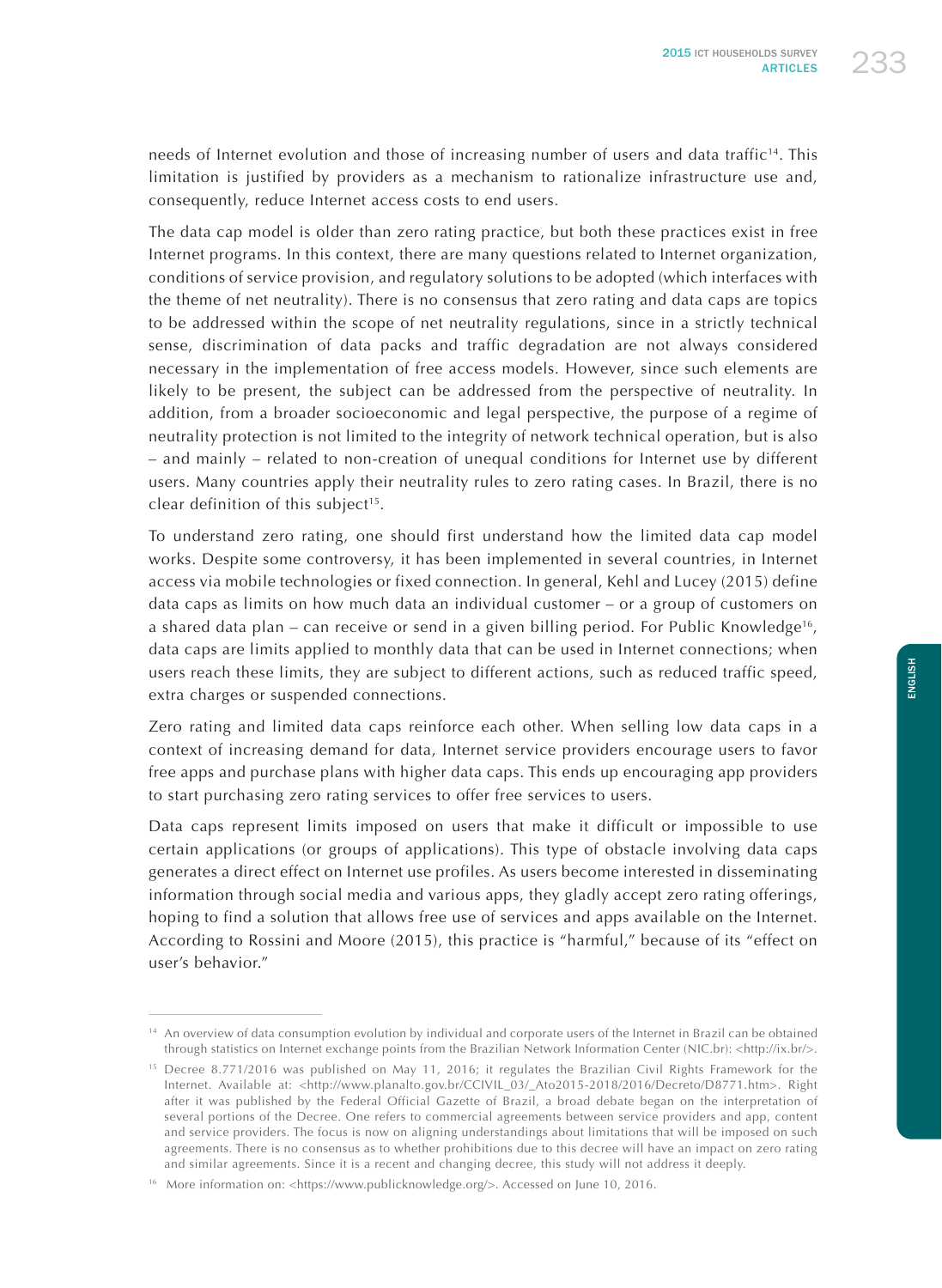An assessment of data produced by the Regional Center for Studies on the Development of the Information Society (Cetic.br)<sup>17</sup> about "activities carried out on the Internet" showed a trend of increasing use of apps that consume more bandwidth (CGI.br, 2015). Three activity groups can be highlighted: the first refers to activities with low bandwidth consumption, that is, activities like sending e-mails and text messages; the second includes activities related to looking up information and accessing social networks; and the third represents activities with high bandwidth consumption, like for watching movies and videos, blog development and making calls via the Internet. In summary, low bandwidth activities are losing their user base, while the proportion of users performing high bandwidth activities is increasing.

This situation highlights a conflict between the desires of users and the evolution of service provision, primarily in terms of the size of data caps provided in data plans. Some researchers assert that the data cap model itself affects net neutrality, through an indirect impact on the type of content consumption by end users. Marsden (2016) said that data caps are "at best a blunt weapon for handling congestion, though there is little argument that data caps per se do not infringe net neutrality."

For example, one specific case is zero rating service offered when a user has no active data cap. Some stakeholders maintain that this situation violates net neutrality, since using zero rated apps whose Internet access is blocked because the data cap limit has been reached would represent a clear block to other Internet websites, which would constitute an infringement of the net neutrality principle. However, mobile access operators have partially resolved this issue, as most have already adopted a business model that allows zero rating services only for users who subscribed to data plans18. That is, users have free access (zero rating) to specific apps only with valid data caps. This model has been used in Brazil and Chile (MARSDEN, 2016)19.

#### THE BRAZILIAN CONTEXT: STRUCTURAL ASPECTS

The data cap business model is widely used by operators that provide Internet connections in the personal mobile service market. In Brazil, it is characterized by relatively low data caps, based on cost-benefit analyses or restricted assessments of data caps in relation to increasing Internet use, or data volume consumed by the main apps; therefore, users have a number of restrictions in mobile Internet use in the country.

<sup>&</sup>lt;sup>17</sup> Cetic.br was created in 2005 to monitor the adoption of information and communication technologies (ICT) in Brazil. Data from the ICT Households 2014 survey.

<sup>18</sup> Example from mobile operator Claro, which offers zero rating services only with active data caps: <http://www.claro. com.br/infodadospos>. Example from mobile operator TIM, which does not offer zero rating services without an active data cap: "7 – What happens if the customer reaches his Internet data limit offered in the plan (500MB or 1GB or 1.5GB)? When the monthly data plan is reached, the customer will have his data connection blocked, except for the app WhatsApp, for which the connection will remain free until the limit of 100 MB daily for this app is reached." FAQ: <http://www.tim.com.br/sp/para-voce/atendimento/perguntas-frequentes/planos-controle/tim-controle->.

<sup>19</sup> Another case worth mentioning is that India implemented prohibition of zero rating services through its regulatory agency. cf. Santos (2016).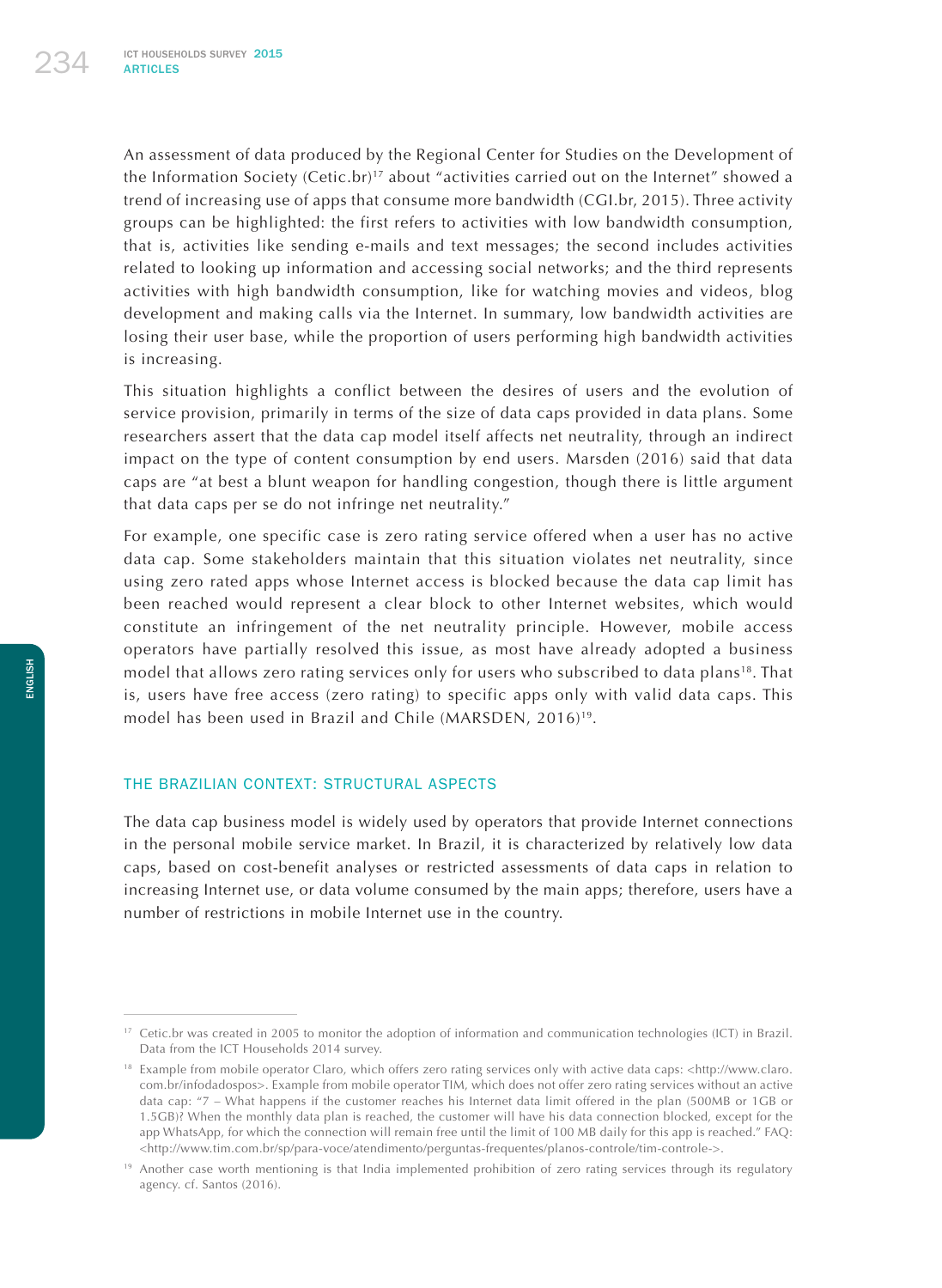It is important to consider that, although the data cap model is focused on personal mobile services, data cap practices are also applied in the provision of fixed Internet access which, in general, is less common and has caused less controversy among consumers. However, it should be noted that this scenario has changed in Brazil, with a clear movement of large service providers towards the consolidation of limited data caps in fixed connections, which could attract zero rating practices to this access category. This scenario reinforces the need for broader debate and engagement of civil society with regulatory bodies and legislators to ensure guarantees and protections to users.

Regarding implementation, one of the most important discourses that support the model of data caps in Brazil is precisely the problem of infrastructure. The most common argument for legitimize sales through data caps (and even low data caps) is that deficits in the physical infrastructure and presence of the Internet in the country do not allow unrestricted use by users due to possible network collapse. Even though it is a relevant issue, this discussion has several other elements that should be taken into account, and needs more explicit evidence of a direct relation between data caps and traffic rationalization.

Data from the ICT Households 2014 survey make it possible to observe an increase in Internet users in Brazil. In 2005, data from Cetic.br showed that 24% of Brazilians said they had used the Internet at least once in the three months prior to the interview. In 2014, the proportion of users had increased to 55% of the population, that is, more than double. Considering population projections, the country gained about 21 million new Internet users during the last decade. Despite this remarkable increase, the growth of Internet use in Brazil has remained within the international average. In 2005, Brazil occupied the  $82^{nd}$ position among 193 member countries of the United Nations, according to data from the International Telecommunication Union (ITU)20. In 2014, the country was 81st, suggesting that the growth in Internet users in the country has been stable in relation to the average international rate.

Regarding mobile Internet access, progress has been faster. Data from Cetic.br showed a stable proportion of Internet users via mobile telephones between 2005 and 2008. During the first four years after the first study was conducted, the proportion of users via mobile telephones remained between 5% and 6%. Between 2009 and 2014, the use of mobile Internet showed a significant increase, reaching 47% of the Brazilian population. And it is exactly in this Internet use category that data cap models were consolidated in the country.

The infrastructure problem affects both fixed and mobile Internet access in terms of legitimization of data caps. However, it is not possible to ignore differences in the history of use of such technologies in Brazil and, most importantly, in the characteristics of the types of infrastructure and how they are technically configured. The scarcity in this area of infrastructure may be a result of several factors, not just high implementation costs and rapid increases in the number of users and online video apps. Factors such as low investment, high legislative complexity, and limited public service resources for inspection of private stakeholders, among others, may be strong determinants of insufficient infrastructure.

<sup>&</sup>lt;sup>20</sup> More information at <http://www.itu.int/en/ITU-D/Statistics/Pages/stat/default.aspx>.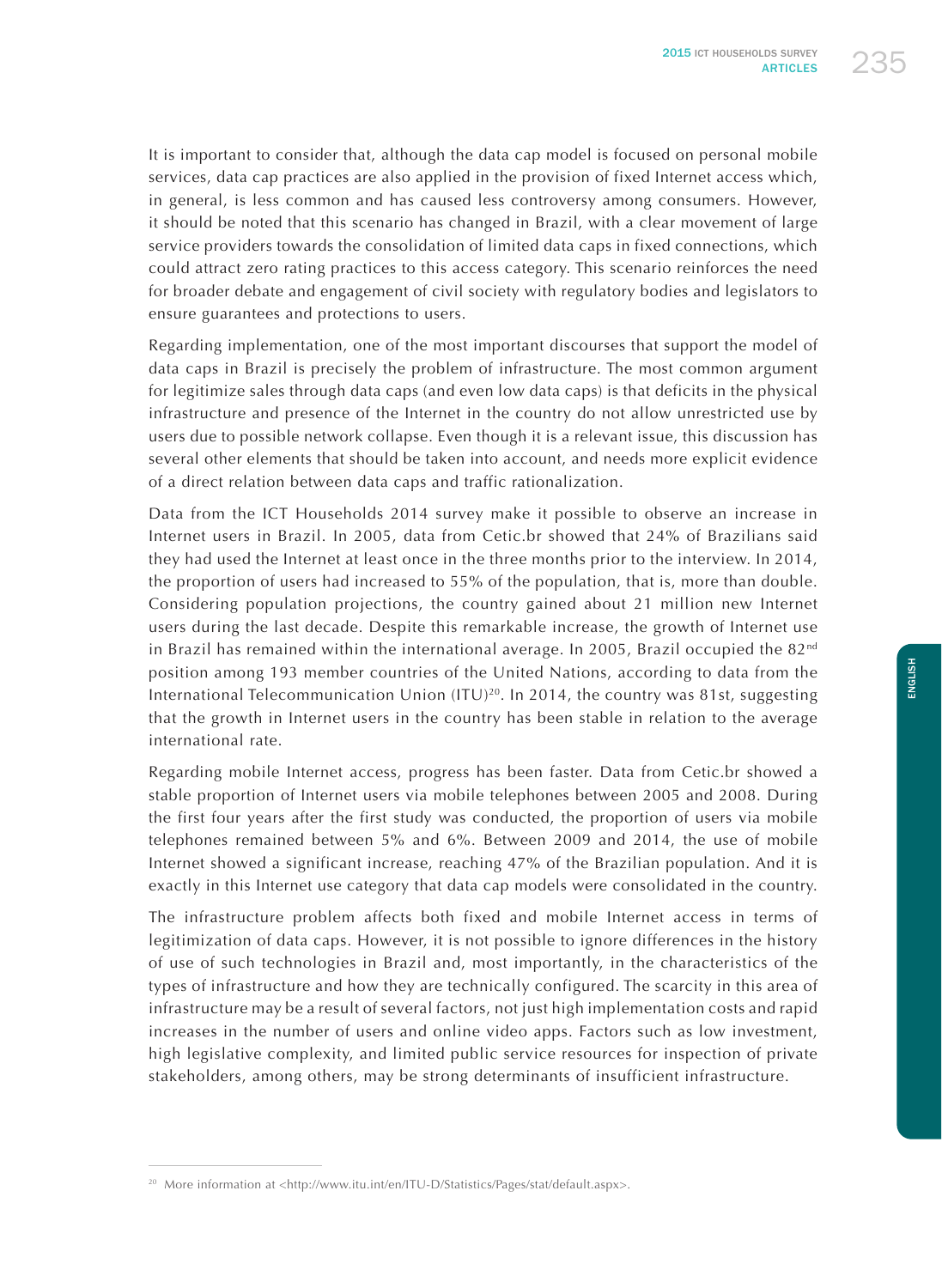In 2003, Tim Wu warned of the risks of a possible inversion of economic logic in the Internet service provision sector. According to this author, economic theory suggests that the interests of Internet service providers should match the public interest in terms of building a neutral platform, with the ability to encourage innovation and supports the emergence of the best applications on the Internet. However, his study showed that network operators end up imposing significant architectural and contractual limits on certain applications. The continuing lack of investment in infrastructure is an example of imposition of structural limits. Favoring mobile Internet to the detriment of fixed Internet as a vector of access massification (rather than universalization<sup>21</sup>), deployed in shorter times and at lower costs, is a possible example in this context, and can consolidate the zero rating model and significantly impact the innovation environment.

# POSITIVE AND NEGATIVE ASPECTS OF ZERO RATING CONSOLIDATION FOR THE INTERNET IN BRAZIL

Christopher Marsden (2016), a researcher at the University of Sussex in the United Kingdom, conducted a comparative study of zero rating regulation in many countries. The results showed that, in most countries, zero rating is considered an issue that belongs in the scope of debate about net neutrality. There were three important points in the author's discussion that are related to the arguments presented in this article. Zero rating practices exist in the context of limited data cap plans. These practices, once implemented, result in the creation of "walled gardens," reactivating a very common model for the provision of Internet services from the 1990s. Also of note is incompatibility between the conception of neutrality usually linked with zero rating practices and the practices on which regulatory action in general is based.

The practices of walled gardens are related to two distinct concepts of neutrality, one negative and one positive. "Negative" neutrality, explains Marsden (2016), is the blocking and throttling of content that threaten the business model of connection providers. According to the author, this action can have two consequences: benign in the case of blocking due to spam and viruses; and anti-competitive in the case of unjustified or unreasonable blocking of user content. "Positive" neutrality, rather than direct and deliberate blocking, is related to actions favoring the traffic of specific content to the detriment of other content that travels on the Internet (MARSDEN, 2016). In this case, walled gardens "reappear with much more "Specialized Service" walls – restrictions that affect only certain non-affiliated types of Internet traffic, such as social networks or video".

<sup>&</sup>lt;sup>21</sup> Traditionally, telecommunications services in Brazil are subject to universalization goals defined by the Presidency of the Republic that ensure a minimum service level to be met by service providers. According to the legislation in force (Law 9.472 of July 16, 1997 – the General Telecommunications Law - LGT), universalization goals should be met by services provided under the public system (in this case, fixed telephony only). Other technologies, including those supporting the Internet, operate under the private system and, for this reason, their operators prefer "massification" to "universalization" when referring to increases in the number of users, with no connection to universalization principles. However, the Decalogue of CGI.br states that "Internet access must be universal so that it becomes a tool for human and social development, thereby contributing to the formation of an inclusive and nondiscriminatory society, for the benefit of all."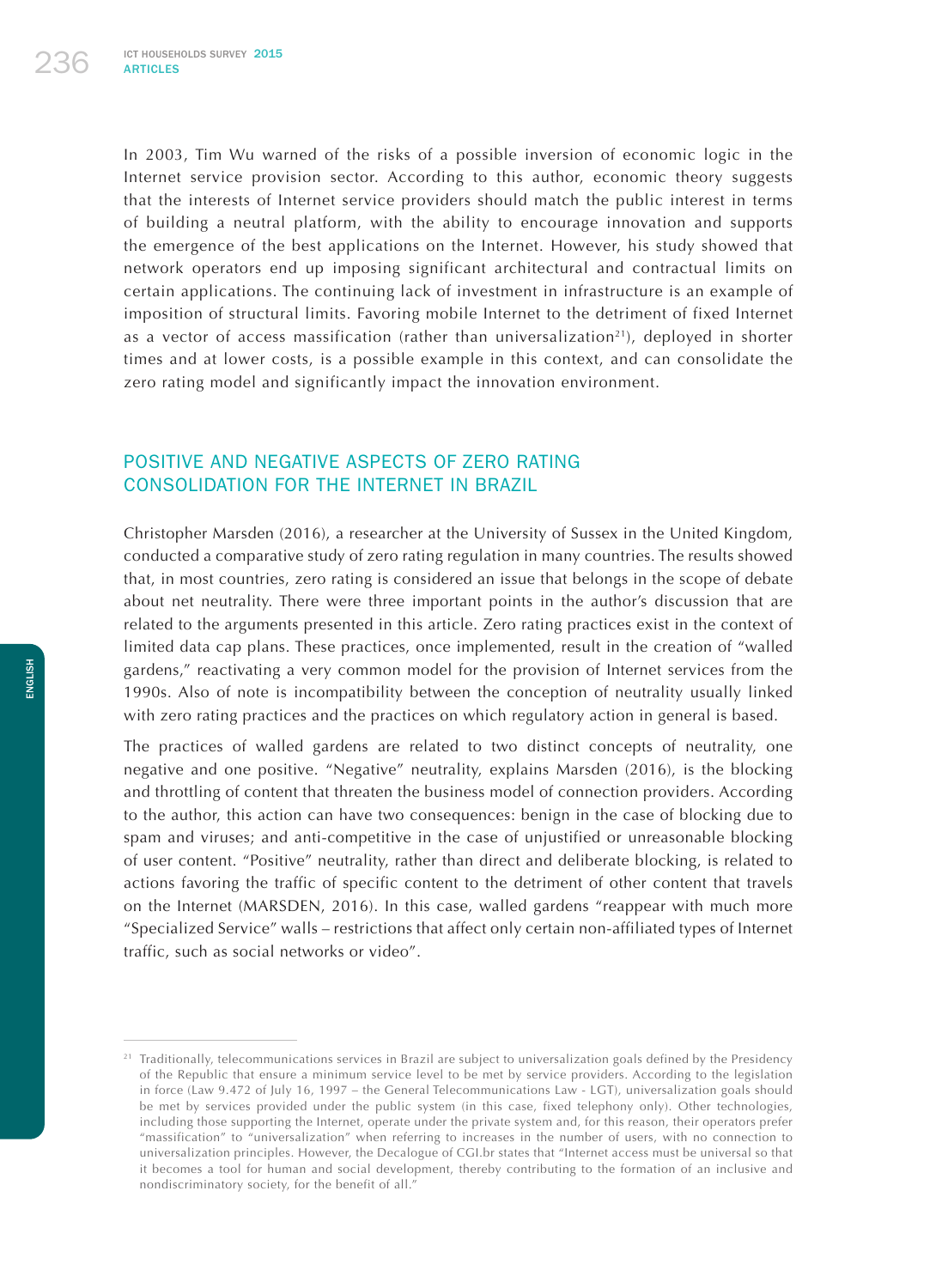Marsden argued that zero rating "is only possible when users take an ISP subscription which as a data cap, which is generally a much lower limit imposed by mobile than fixed ISPs," The author explained that there is a perception among politicians and telecoms executives – who claim to be in favor of net neutrality – that blocking and throttling user traffic is no longer an acceptable practice. However, they focus only on "negative" neutrality, to the detriment of broader debates on practices of "positive" neutrality.

"Positive" net neutrality is a much more contested topic, and where download limits apply of ill-defined "Specialized Services" carry the zero-rated content, this concept of zero rating will be heavily contested. That is more the case with mobile than fixed networks, and also with developing nations' mobile ISPs than developed. (MARSDEN, 2016, p. 9).

Barbara van Schewick (2014) contended that the rules of net neutrality focus on mitigation of distortions generated by the actions of some network providers, especially regarding the adoption of differentiated treatment for different applications and interference in the way users use the Internet plans they have purchased. Despite these distinctions regarding the type of discrimination used in zero rating practices, this researcher views the "discriminatory conduct" of zero rating as the same as that of traditional practices that violate the neutrality principle.

Some commenters assume that zero-rating is less harmful than technical forms of discrimination (such as slowing down or speeding up certain applications), because applications that are zero-rated continue to receive the same technical treatment as applications subject to the cap. However, while zero-rating operates slightly differently, the discriminatory effect is the same: Zero-rated applications are more attractive to users than applications that are not. (SCHEWICK, 2014, p. 1-2).

These types of actions cause direct and indirect effects on use patterns of end users, who lose some autonomy in their individual choices. Ramos (2014) explained that "sponsored data plans may appear advantageous for end-users, especially heavy users of specific applications" but can lead to negative consequences, especially in developing countries, that affect innovation, encourage market concentration and maintain technological dependency in the sector of mobile applications.

This is also the view of Kehl and Lucey (2015), especially regarding the deployment of data caps. They support the idea that data caps create "artificial scarcity," in which only providers are benefitted, but have a detrimental effect on consumers. The authors say this practice does not promote informed decisions by users, reduces adoption and use of new online services, and undermines safety, because security updates may consume data and, for this reason, users tend to postpone them or not conduct them at all. In addition, they say data caps have a disproportionate impact on low-income and minority communities, as well as telecommuters and students.

Besides the discussions of limited infrastructure mentioned above, debates about zero rating and data caps have frequently been disseminated because of the enterprises freedom discourse to create new business models. In this sense, business models are developed to support zero rating practices, changing the argument to benefit companies: zero rating would work – besides being a tool of inclusion of new Internet users – as a driver of service diversification from connection and app providers.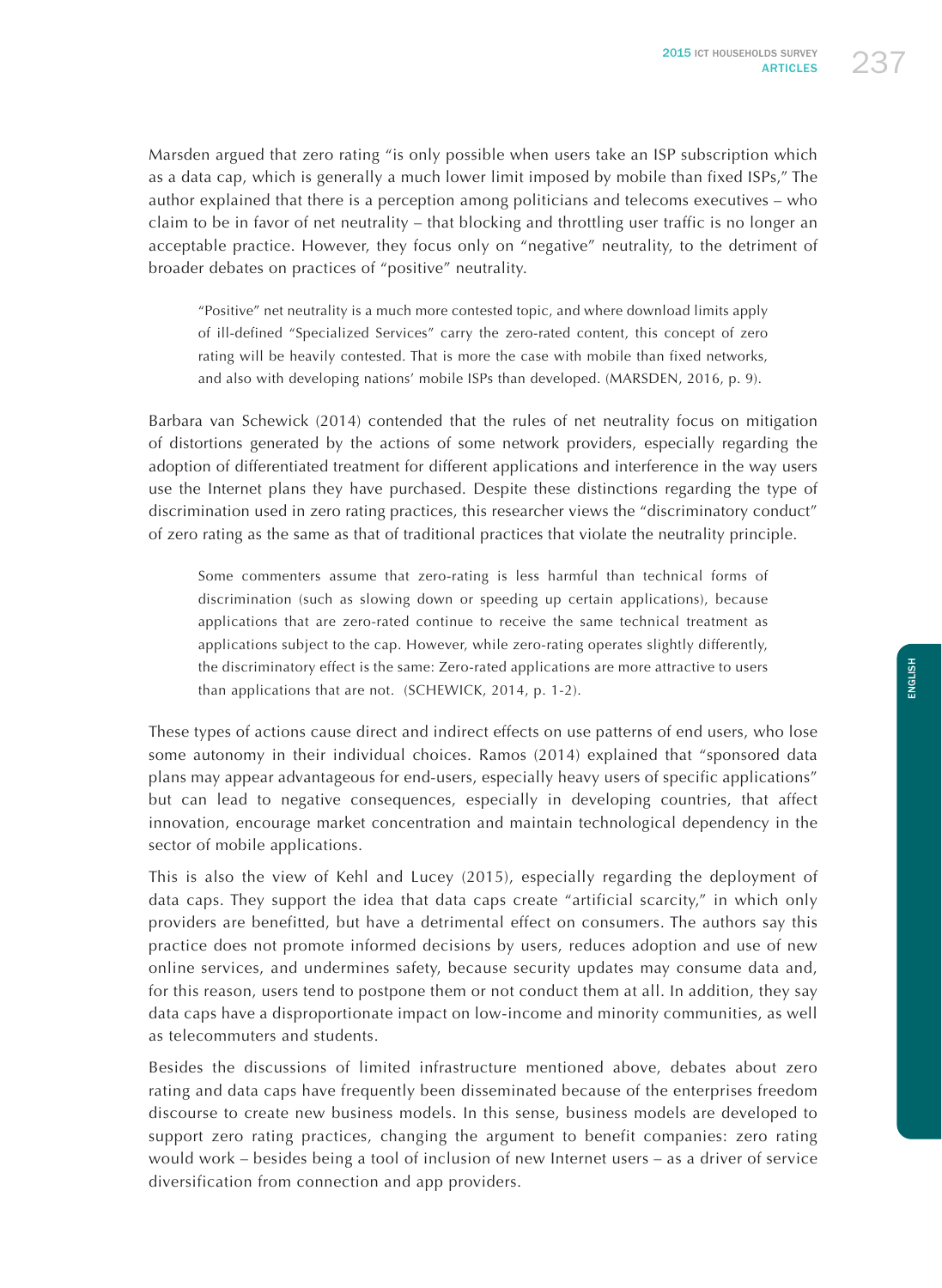The debate on business models was noticeable during discussions about the Brazilian Civil Rights Framework for the Internet, when representatives from the business sector defended wording in the law that would include explicit protection of various business models on the Internet. They claimed that, otherwise, the law would allow for interpretations that could limit the concept of neutrality, affecting innovation and the creation of new businesses on the Internet. The final law consolidated, as one of the principles that regulate Internet use in Brazil, the "freedom of business models promoted on the Internet, provided that they do not conflict with the other principles established in this law." The Brazilian Civil Rights Framework for the Internet had already mentioned "promotion of innovation" and respect for "free initiative" and "free competition," which made this insertion unnecessary. Even so, considering the need to manage different positions, the text was finally incorporated into the final version of the law.

An important aspect for understanding this issue is that the appeal to "freedom of business models" became a virtual "motto" for the defense of market practices in general, even when questions were strictly based on the other principles presented by the law. This is what has happened with zero rating, which is defended in absolute terms, especially from a market perspective, with arguments based on the protection of business freedom.

Zero rating has been debated globally and there is no consensus in the controversy about whether it infringes the net neutrality principle – the main argument against this practice. Discussion has basically focused on two directions: One is related more to the economic and marketing area, while the other is more related to a "technical" explanation, to legitimate either side of the debate. To a lesser extent, but no less important, zero rating is also referred to in discussions of user privacy. Various explanations support positions on questions involving zero rating, considering whether or not this infringes neutrality.

From a technical perspective, some arguments do not consider free access to social media and messaging apps as an infringement of neutrality, because this practice involves neither more deficient data transmission in the network as a whole, nor includes specific degradation in user data traffic. Furthermore, this type of service is said to be additional to the service purchased by users; then, it does not need to be discussed, because it benefits consumers. This argument characterizes the zero rating practice as "positive discrimination" – or "positive neutrality", according to Marsden (2016) – since it is "discrimination" that supposedly benefits users, who use services "freely," without paying for the data volume consumed, and with no impact on the remaining portion of the network.

This argument is based on several types of traffic analysis that allow classification of different types of Internet traffic and extract information that is useful for data measuring and billing. Sandvine, a company that provides technological solutions for broadband networks, presents various techniques and tools that can be used in this type of Internet traffic analysis and rating (SANDVINE, 2015a; 2015b). The company's documents indicate that Internet traffic can be rated using various parameters, from simple lists of IP addresses and analysis of domains accessed by certain users to the installation of specific devices that identify traffic types according to data transmission technologies, protocols, apps, etc. When these techniques are implemented, operators can clearly see and manage their traffic and create new ways to capitalize on their services and meet new business demands.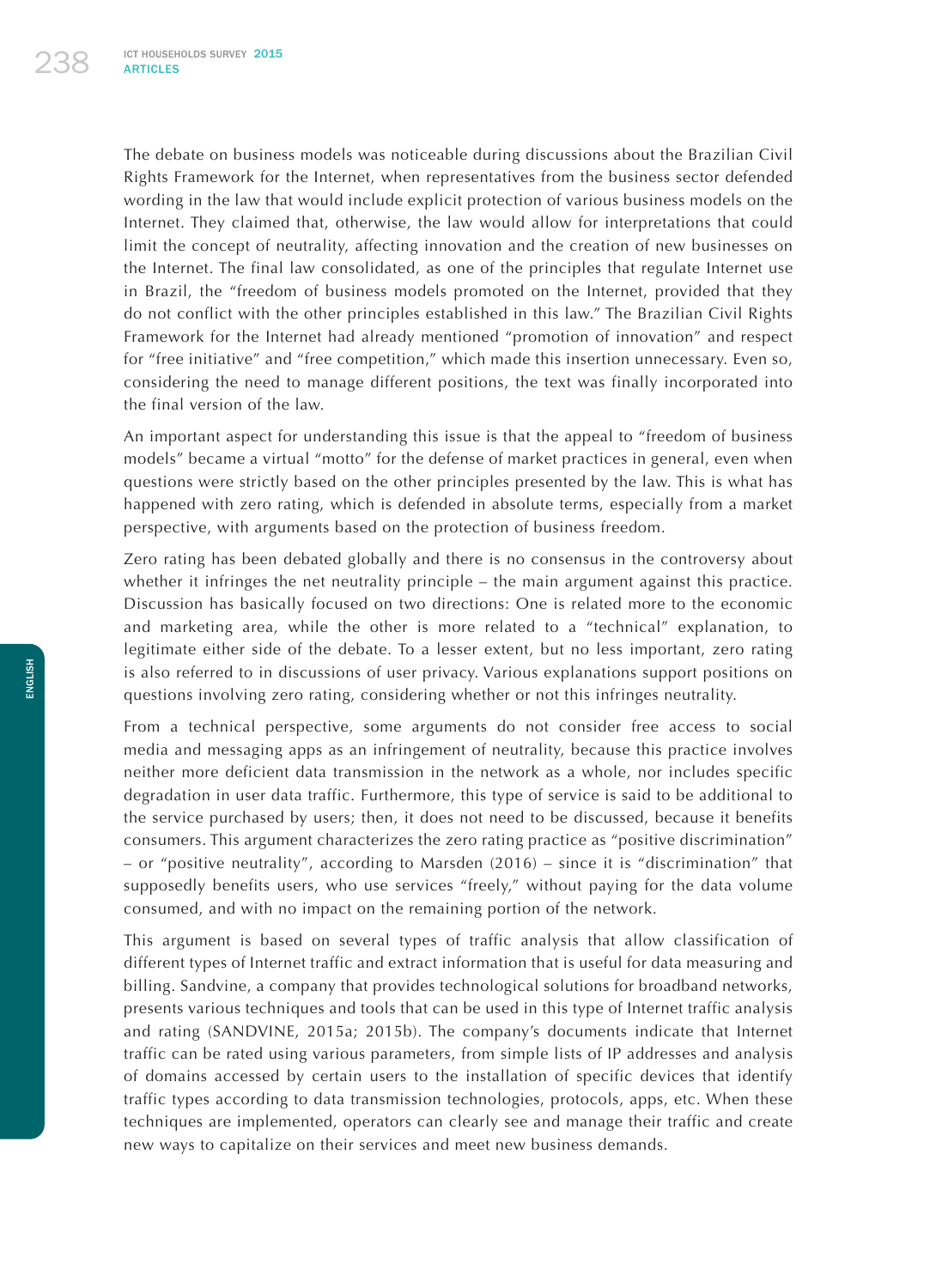Zero rating services are possible due to such techniques for traffic identification and rating, allowing network operators to rate different types of traffic differently. In this case, for example, traffic identification and rating for social media apps is what allows them to be part of zero rating programs, with traffic free of charge to users participating in such programs. According to this line of argument, it is possible to measure and bill specific data packs without affecting the sending and receiving of packs and traffic itself on the network in general. It should be noted that, despite any recurring claims that this practice does not impact the rest of the Internet usage and users, it will depend on how companies implement these techniques for traffic analysis and billing differentiation. Also in technical terms, another line of argument states that it is infringes the net neutrality principle, because it involves network fragmentation. It is the walled garden practice addressed above, which questions the definition of "Internet access" itself. Here, the thematic connection is with the famous AOL22 case of the early 2000s, which allowed users to access only selected "portions" of the Internet. This example has been referred to frequently worldwide in discussions of zero rating.

This explanation is interesting, because it involves arguments useful to both supporters and detractors of this model. That is, when considering zero rating as a walled garden case, it is said to infringe net neutrality, because it fragments the Internet for end users – which contradicts the net neutrality regime proposed by the Brazilian law, which is based on the recognition of global scale and Internet openness. At the same time, precisely because this practice does not offer full "Internet access," some emphasize the argument that it is not a "violation of Internet access neutrality," because there is no "Internet access"; it only offers a limited group of services and apps (although they are supported by the Internet) to specific entities. But it should be noted that this argument is valid only for cases in which zero rating is implemented after purchased data caps have expired, or in more explicit walled garden cases, like Free Basics (CANABARRO, 2015; SANTOS, 2016).

From an economic perspective, the net neutrality concept expands beyond local technical treatment that is focused solely on the paths and limits of data packs. In this view, competition between different services may involve violations of net neutrality. Free access to a specific social app using a mobile phone to the detriment of other social media in the same category can be considered a case of violation of neutrality because it favors a service or provider. This "differentiated billing" system could be considered a discriminatory practice (and even an anti-competitive practice) in terms of the application scope of the neutrality principle. As stated by Schewick (2014), the "discriminatory conduct" is the same.

Here, an important example to be mentioned is from Chile. In this country, the Undersecretary of Communications prohibited this practice in May 2014, considering it a violation of net neutrality under Chilean law (CHILE, 2010). This practice would be allowed only if the operator could ensure the same conditions of service for member of "the same class," which means that giving free access to a certain social network would force the benefit to be extended to other social media. This involves the challenge of how to rate services that are formally "from the same class," but provided by entities of different legal nature and

<sup>&</sup>lt;sup>22</sup> The AOL case is described by Wu (2012).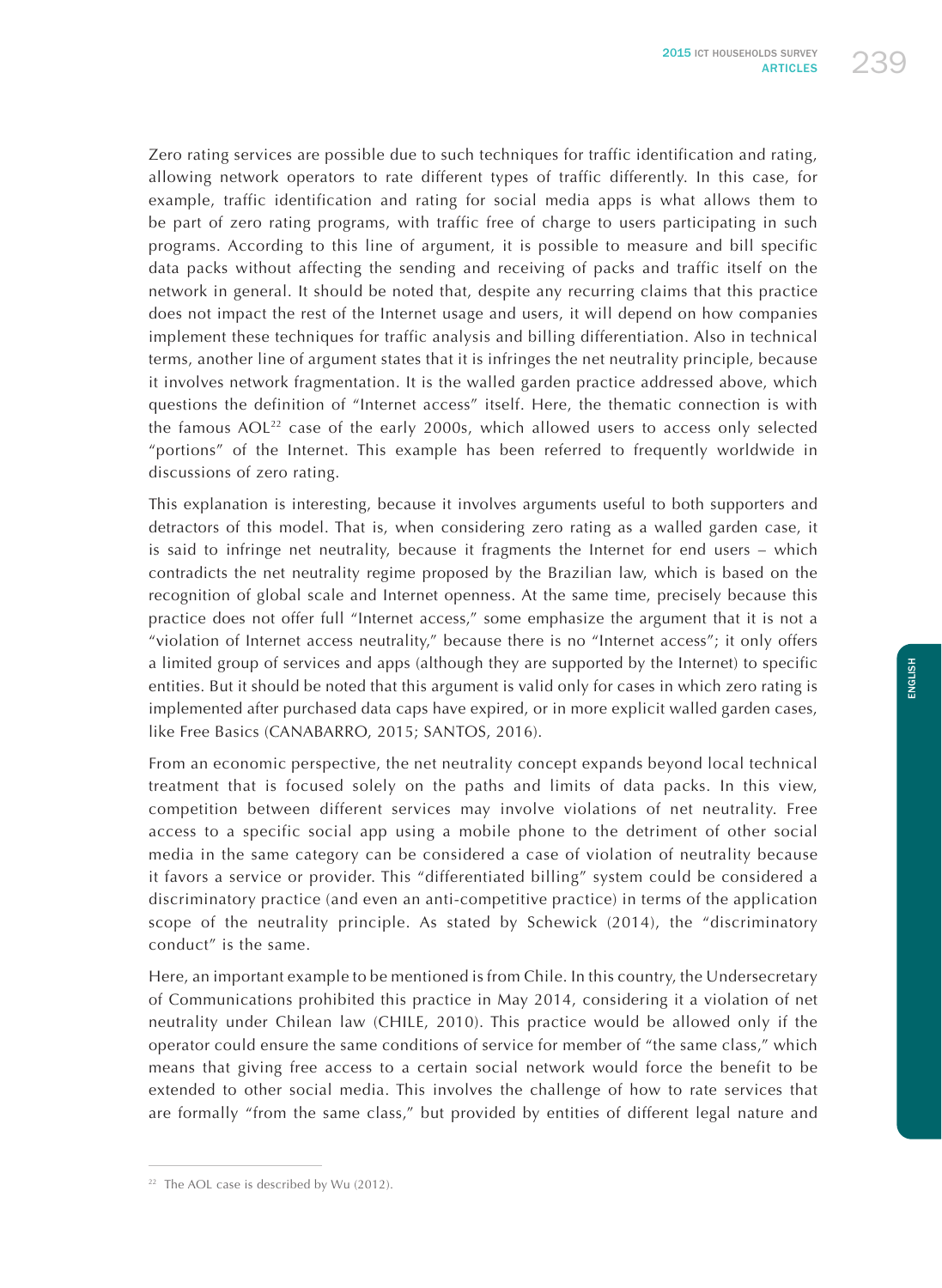distinct organizational and operational purposes (such as the distinction foreseen in Article 15, header of Law 12.965/201423 of the Brazilian Civil Rights Framework for the Internet). Yet, there is also the problem of how "application classes" can be defined, a concept for which there is no explicit consensual definition, and which is increasingly imprecise due to growing diversification of functions in certain applications (for example, applications that simultaneously operate voice, video and text).

A technical report issued by Sandvine with recommendations for large broadband providers indicated that the best way to keep transparency and parity in these relations and prevent violations of net neutrality is to create free access programs based on general application classes, avoiding exempting specific applications only (SANDVINE, 2016). It also suggested that operators should give more options for customers to choose from, or suggest preferred applications. In Brazil, this is not yet the rule. Most free access programs focus only on selected groups of applications. Notably, the most-recurring apps in free access programs in force in Brazil include Facebook and WhatsApp – the most popular applications in the country, according to the ICT Households 2014 survey – and Twitter, with increasing popularity.

However, in Brazil, any position assumed in relation to zero rating and similar practices, when linked with debates on net neutrality, must necessarily be based on Article 9 of the Brazilian Civil Rights Framework for the Internet. At first glance, this practice does not seem to be under the two exemptions for traffic discrimination permitted by the law (I – essential technical requirements essential to the adequate provision of services and applications; and II – prioritization of emergency services). Violation of net neutrality occurs in any zero rating category whenever the activity involves non-isonomic treatment of data packs in transmission, switching and/or routing operations required to perform it. Understanding of these situations should be improved. The report issued by Sandvine (2015a; 2015b) – aligned with the technical framework presented above – states that, for a zero rating program to prevent net neutrality infringement, "data free of charge should not be prioritized in the network, in actions that otherwise would be adopted for reasonable network management."

### FINAL CONSIDERATIONS

Based on the discussion presented here, it is reasonable to conclude that zero rating is a complex practice that can be analyzed from different perspectives. Besides being a simple business model – as disseminated by several players – zero rating raises important questions about Internet service provision and use in a country. It can affect essential characteristics of the Internet, such as its free and open architecture and market issues inherent to Internet economy, competition, innovation, etc., which, ultimately, are related to the question of digital inclusion in broader terms. Zero rating should not be analyzed without considering this multidimensionality.

<sup>&</sup>lt;sup>23</sup> In this rule, the Brazilian Civil Rights Framework for the Internet imposes on app providers that are "created as legal entities and perform this activity in an organized, professional manner, for profit" a number of obligations not applicable to other app providers that do not fit this category.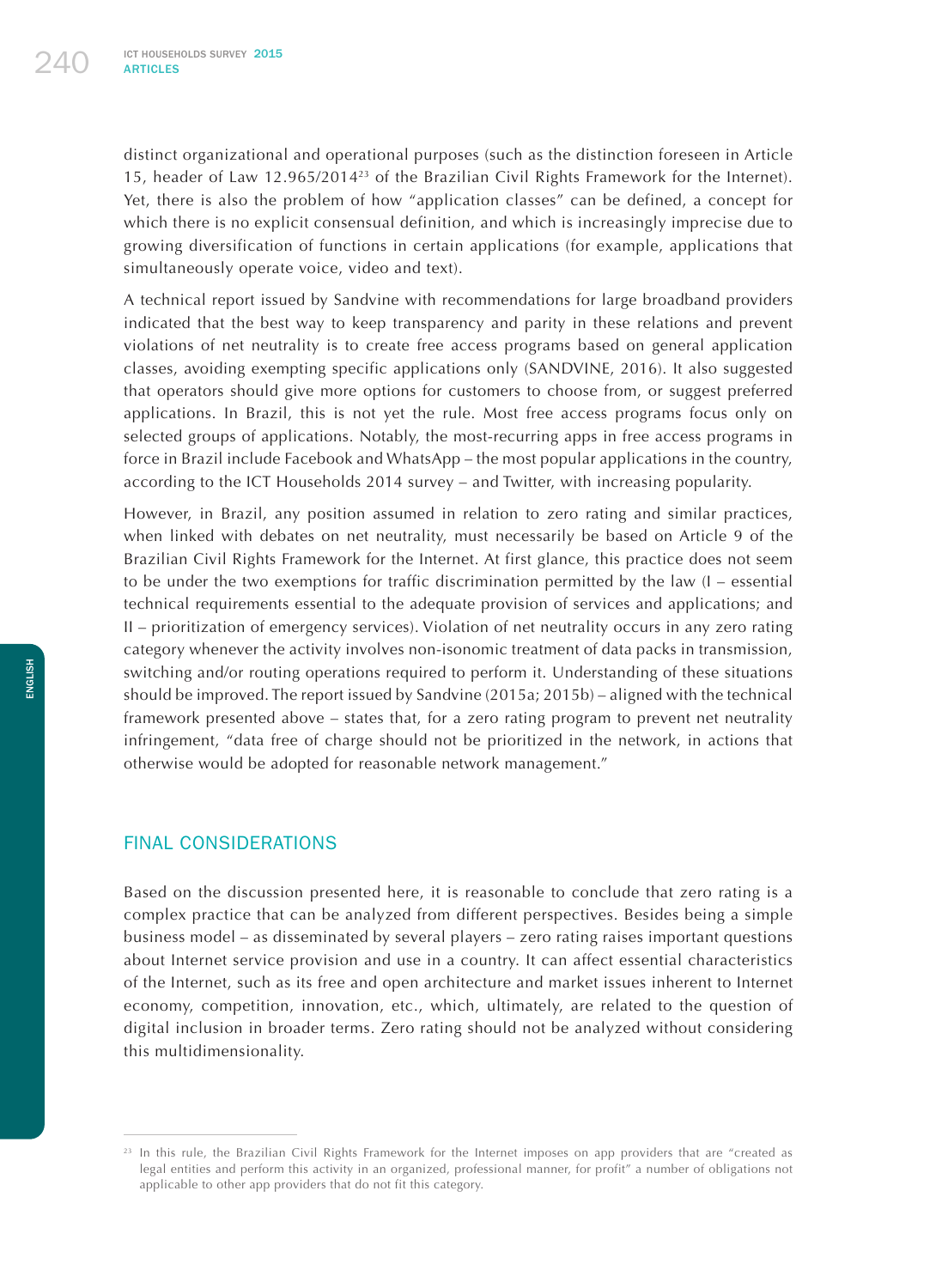In addition, there are a number of distinct positions in relation to this practice, which makes it difficult to resolve interests inherent to the consolidation process of public policies. A contrast can be observed between the Brazilian case and cases from other countries, such as Chile and India, where this practice has been prohibited. Besides the challenge of resolving various interests, Brazil faces the challenge of linking debates on Internet policies with the international debate, taking into account relevant experiences of other countries.

The complexity of the Internet ecosystem and the transnationality of actions from all players indicate the need to formulate public policies based on the perspective of the societies in which they will be implemented, especially considering a robust group of indicators and statistics. In this sense, the work carried out by Cetic.br for the ICT Households 2014 survey and other studies is very important, providing more and more insights for the formulation of Internet development policies, based on data that precisely represents the reality of society.

The conceptual debates described in this article about zero rating and its interface with issues related to net neutrality are necessary to understanding of the popularization of this phenomenon in Brazil and the direction this issue should take in the future. But that is not enough. Zero rating and net neutrality, besides being issues that should be analyzed under the technical and economic lenses, should be guided by the fundamental questions about political life in society: Who gets what, when, how? (LASSWELL, 1936). There is no single or static answer for these questions. Together, all possible answers define the directions for the Internet desired in Brazil.

## **REFERENCES**

BRAZIL. Ordinance no. 148, of May 31, 1995. Approves Norm no. 004/1995 about the use of public telecommunication networks for Internet access. Available at: <http://www.anatel.gov.br/legislacao/ normas-do-mc/78-portaria-148>. Accessed on: Jun 10, 2016.

. Law no. 9.472, of July 16, 1997. General Telecommunication Law – LGT. Article 61. Added-Value Services. Available at: <http://www.planalto.gov.br/ccivil\_03/leis/L9472.htm>. Accessed on: Jun 10, 2016.

. Law no. 12.965, of April 23, 2014. Establishes principles, guarantees, rights and responsibilities for Internet use in Brazil. Available at: <http://www.planalto.gov.br/ccivil\_03/\_ato2011-2014/2014/lei/ l12965.htm>. Accessed on: Jun 10, 2016.

. Decree no. 8.771/2016, of May 11, 2016. Establishes Law no. 12.965, April 23, 2014, to address admitted cases of data pack discrimination and traffic degradation (...). Available at: <http://www.planalto. gov.br/CCIVIL\_03/\_Ato2015-2018/2016/Decreto/D8771.htm>. Accessed on: Jun 10, 2016.

BRAZILIAN INTERNET STEERING COMMITTEE – CGI.br. *Principles for the governance and use of the Internet*. Resolution CGI.br/RES/2009/003/P. São Paulo: CGI.br, 2009. Available at: <http://cgi.br/ principios/>. Accessed on: Jun 10, 2016.

<sup>.</sup> *Survey on the Use of Information and Communication Technologies in Brazilian Households – ICT Households 2014*. Coord. Alexandre F. Barbosa. São Paulo: CGI.br, 2015. Available at: <http://www. cgi.br/media/docs/publicacoes/2/TIC\_Domicilios\_2014\_livro\_eletronico.pdf>. Accessed on: Jun 10, 2016.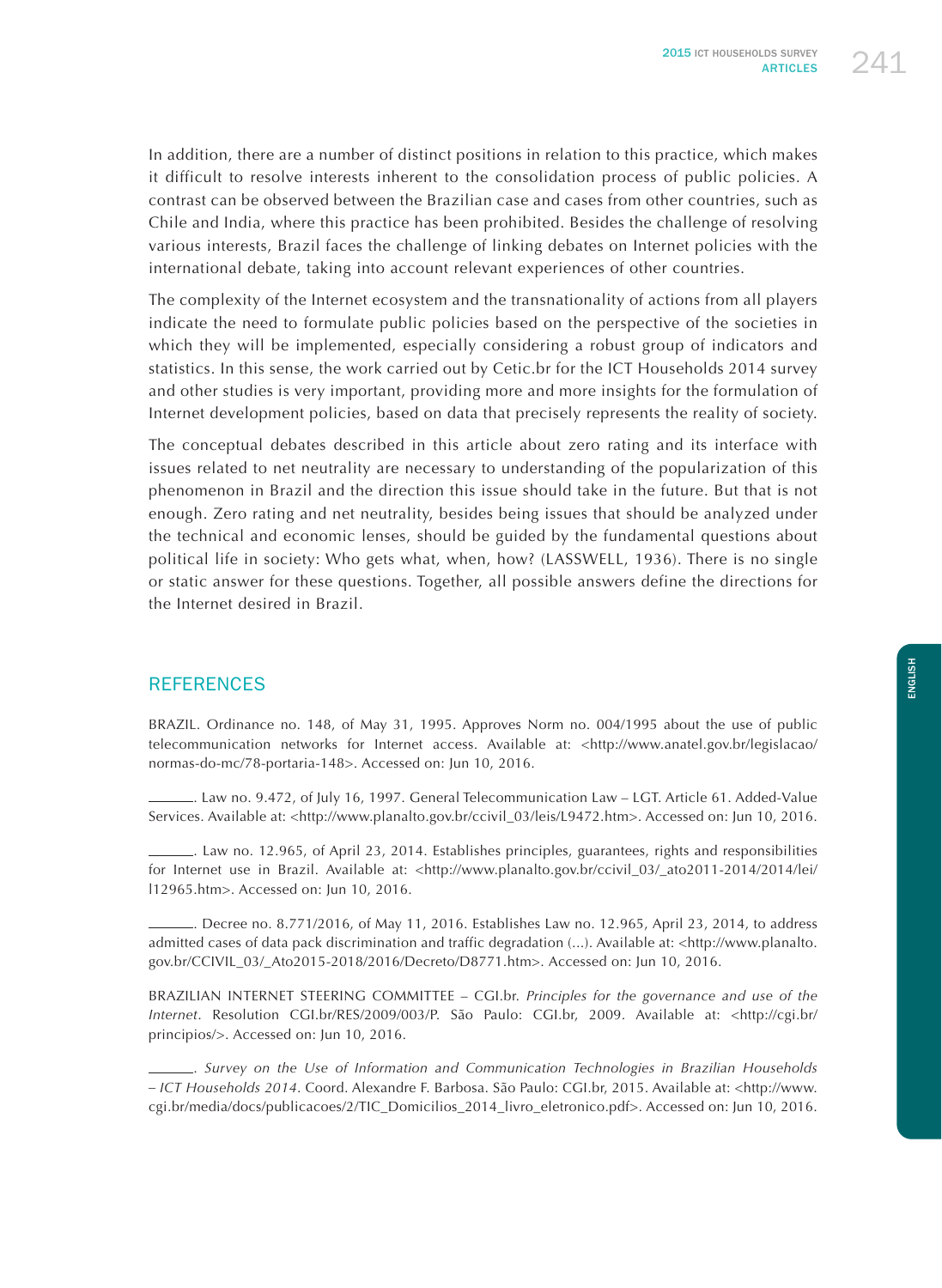CANABARRO, D. *As controvérsias em torno do projeto Internet.org*. Brazilian Internet Observatory, 2015. Available at: <http://observatoriodainternet.br/post/as-controversias-em-torno-do-projeto-internet-org>. Accessed on: May 13, 2016.

CHILE. Law no. 20.453, of August 18, 2010. Establishes the net neutrality principles for Internet consumers and users. Available at: <http://www.leychile.cl/navegar?idNorma=1016570>. Accessed on: Jun 10, 2016.

INTERNET COORPORATION FOR ASSIGNED NAMES AND NUMBERS – ICANN. *NTIA IANA Functions' Stewardship Transition*. Available at: <https://www.icann.org/stewardship>. Accessed on: Jun 10, 2016.

KEHL, D.; LUCEY, P. *Artificial Scarcity*. United States: Open Technology Institute, 2015.Available at: <https:// static.newamerica.org/attachments/3556--129/DataCaps\_Layout\_Final.b37f2b8fae30416fac951dbadb20d85d. pdf>. Accessed on: Jan 4, 2016.

LASSWELL, H. D. *Politics – Who Gets What, When, How*. New York: Whittlesey House, 1936, 264 p.

LEMLEY, M. A.; LESSIG, L. The End of End-to-End: Preserving the Architecture of the Internet in the Broadband Era. *Social Science Research Network*, Rochester, NY, Oct 1 2000. Available at: <http://papers. ssrn.com/abstract=247737>. Accessed on: Mar 4, 2016.

LEMOS, R. Uma breve história da criação do Marco Civil. In: LUCCA, N. de; SIMÃO FILHO. A.; LIMA, C. R. P. *Direito & Internet III*. São Paulo: Quartier Latin, 2015. p. 79-100.

MARCUS, J. S. *Network Neutrality Revisited*: Challenges and Responses in the EU and in the US. Brussels: European Union, 2014. Available at: <http://www.europarl.europa.eu/RegData/etudes/STUD/2014/518751/ IPOL\_STU%282014%29518751\_EN.pdf>. Accessed on: Jun 10, 2016.

MARSDEN, C. T. *Net neutrality*: towards a co-regulatory solution, 2010. Available at: <http://dx.doi. org/10.5040/9781849662192>. Accessed on: May 7, 2016.

. Comparative case studies in implementing net neutrality: a critical analysis of zero rating. *SCRIPTed*, v. 13, n. 1, Apr 2016. Available at: <http://dx.doi.org/10.2966/scrip.x.x>. Accessed on: Aug 16, 2016.

OFCOM. *Traffic Management Detection Methods & Tools*. Available at: <http://stakeholders.ofcom.org.uk/ market-data-research/other/technology-research/2015-reports/traffic-management>. Accessed on: Jun 10, 2016.

RAMOS, P. H. S. Towards a developmental framework for net neutrality: the rise of sponsored data plans in developing countries. *Telecommunications Policy Research Conference*, 2014. Available at: <http://papers. ssrn.com/sol3/papers.cfm?abstract\_id=2418307>. Accessed on: May 7, 2016.

ROSSINI, C.; MOORE, T. *Exploring Zero-Rating Challenges*: Views from Five Countries. Public Knowledge, 2015. Available at: <https://www.publicknowledge.org/documents/exploring-zero-rating-challenges-viewsfrom-five-countries>. Accessed on: Aug 16, 2016.

SANDVINE. Best Practices for Zero-rating and Sponsored Data Plans under Net Neutrality. An Industry Whitepaper, n. v1.0. Sandvine: Intelligent Broadband Networks, 2016. Available at: <https://www. sandvine.com/resources/whitepapers/best-practices-for-zero-rating-and-sponsored-data-plans-under-netneutrality.html>. Accessed on: Aug 16, 2016.

. *Identifying and Measuring Internet Traffic*: Techniques and Considerations. An Industry Whitepaper, n. v2.20. Sandvine: Intelligent Broadband Networks, 2015. Available at: <https://www.sandvine.com/ downloads/general/whitepapers/identifying-and-measuring-internet-traffic.pdf>. Accessed on: Aug 16, 2016.

. *Internet Traffic Classification*: A Sandvine Technology Showcase. Sandvine: Intelligent Broadband Networks, 2015. Available at: <https://www.sandvine.com/downloads/general/sandvine-technologyshowcases/traffic-classification-identifying-and-measuring-internet-traffic.pdf>. Accessed on: Aug 16, 2016.